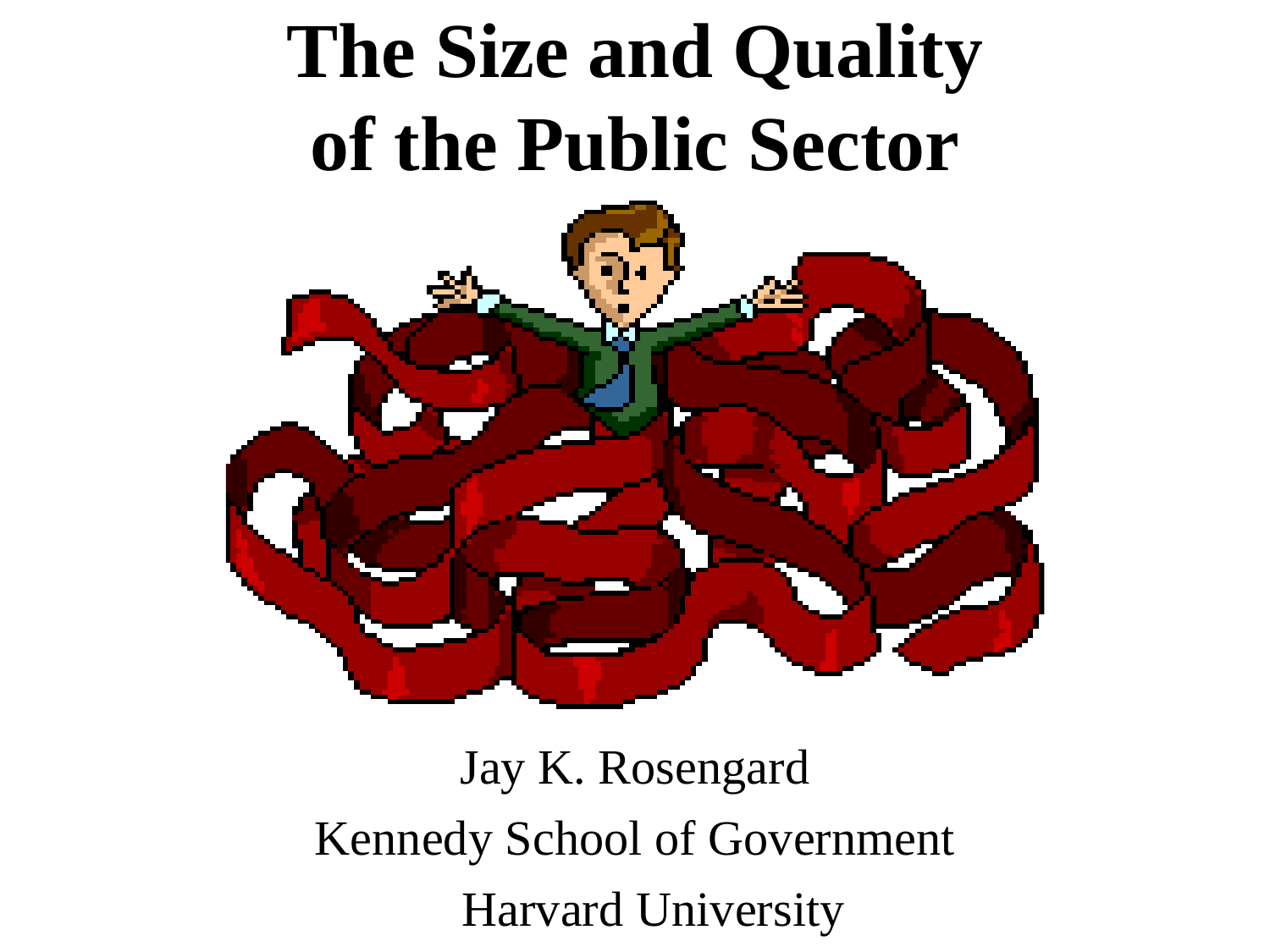### **Size of the Public Sector**

- Defining the responsibilities of the public sector (further role specification)
- Measuring the size of the public sector
	- Inclusions and exclusions
	- Misreading and misleading
- Examples from East Timor, Singapore, and the  $USA + international comparisons$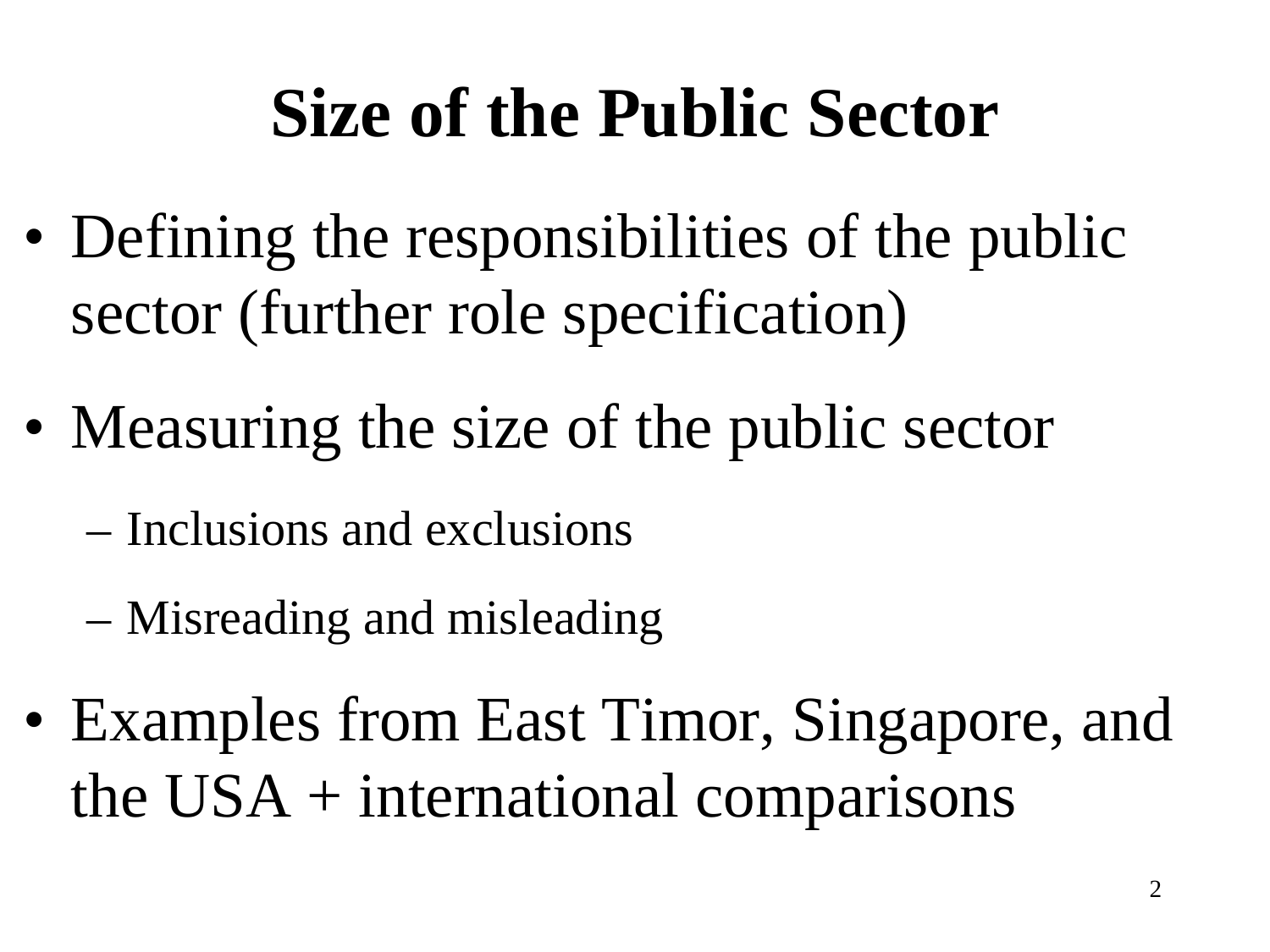### **Public Sector as Leader or Enabler**

#### The Public Sector as Leader ("Row Boat")

- Dominant position in the economy
- Principal agent of development
- Lead in development planning and implementation

#### The Public Sector as Enabler ("Steer Boat")

- Catalyst in economic development
- Facilitate and complement economic development initiatives of private & non-profit sectors
- $\rightarrow$  Stylized distinction: matter of degree, proper mix; varies by place and time, country context and point in history
- $\rightarrow$  Avoid unintended consequences: do no harm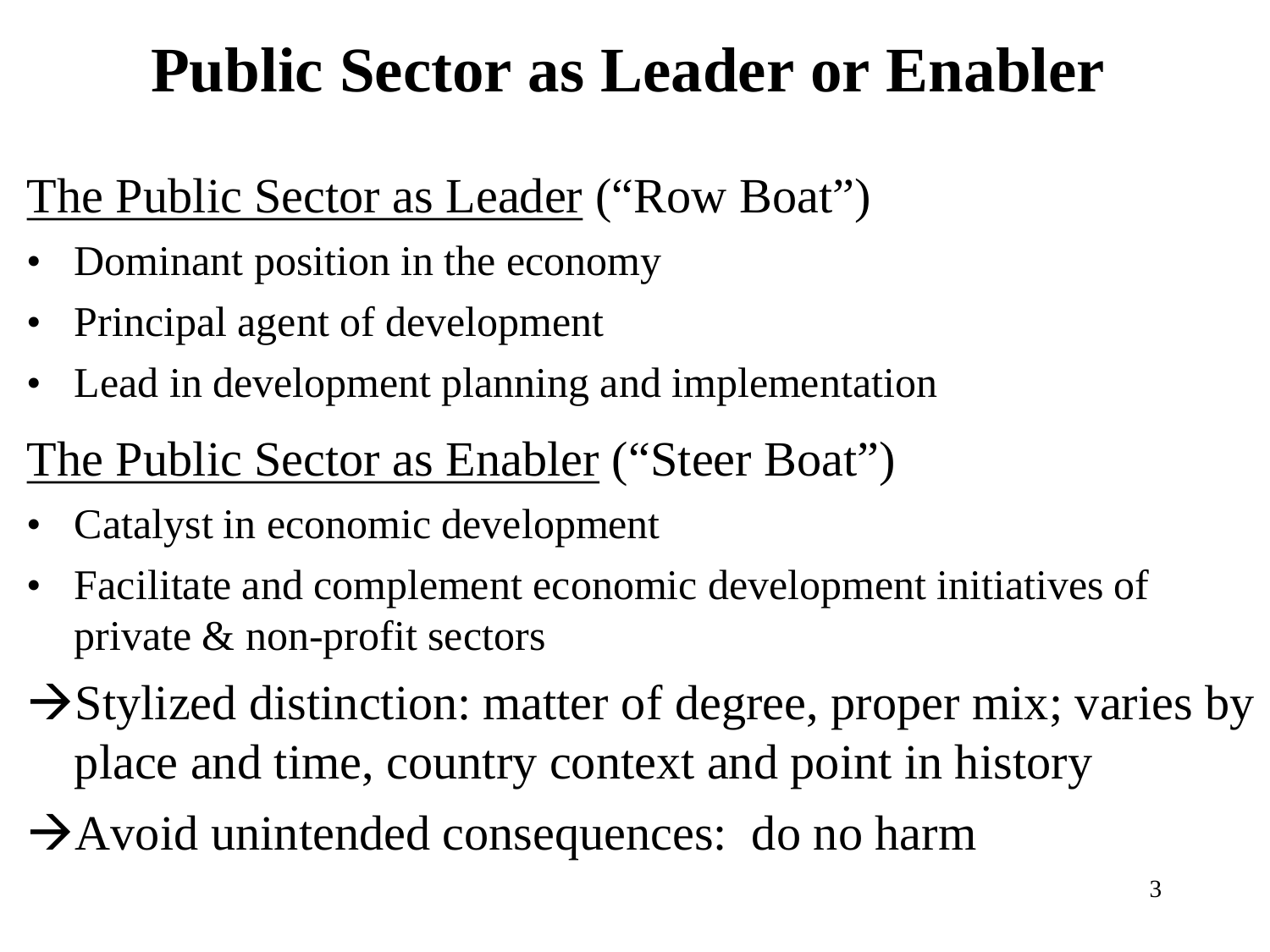# **Measurement Issues**

#### **Government Expenditure / GDP**:

- On-budget vs. off-budget
	- State-owned enterprises
	- Central bank quasi-fiscal operations
	- Special funds
	- Contingent liabilities
	- Tax expenditures
- Central government vs. subnational government
	- State and local government
	- Sanctioned and unsanctioned
	- Transfers and double-counting
- International comparisons
	- Over time and across countries
	- Definitions and footnotes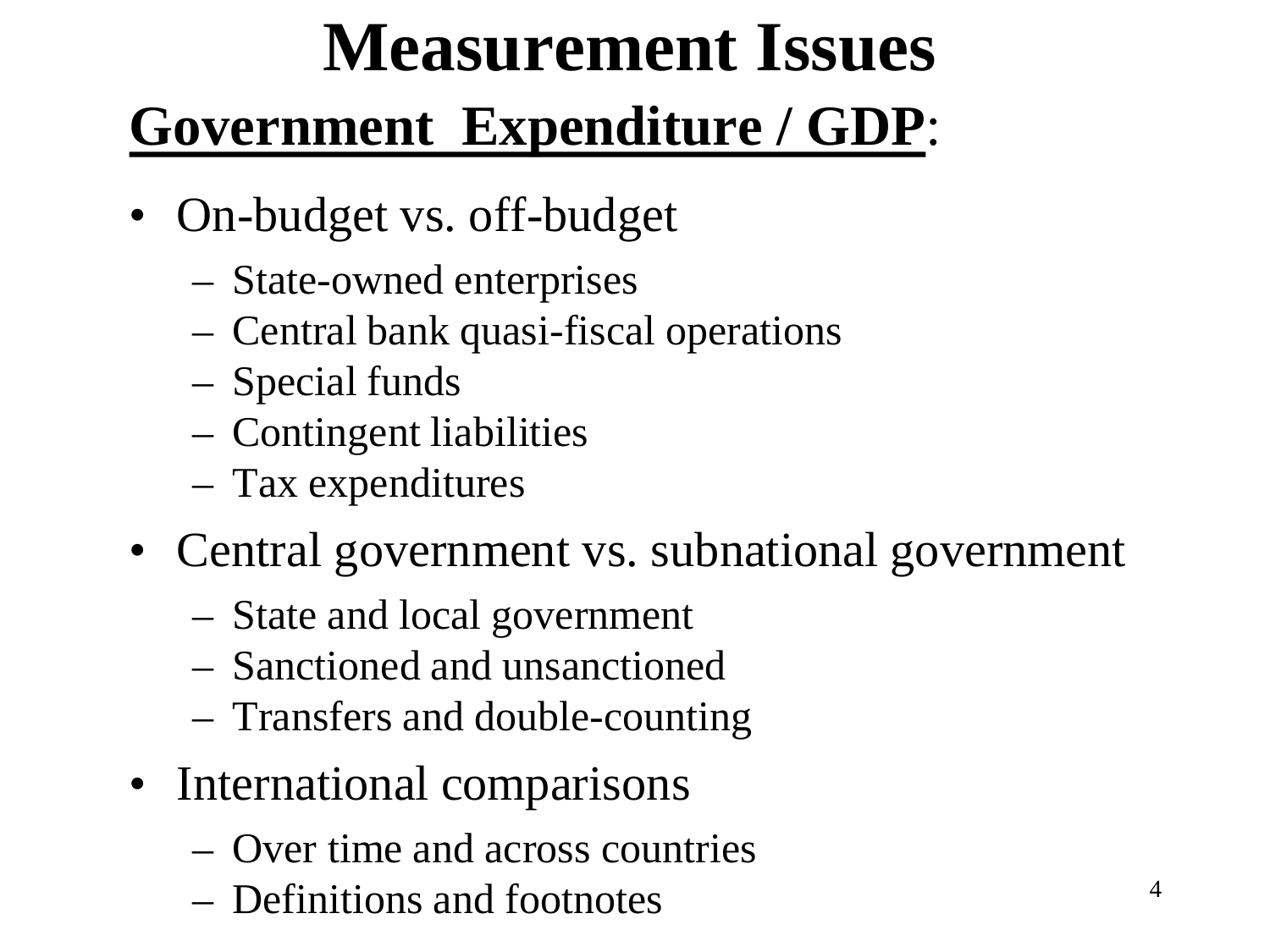# **Measurement Tricks**

#### Decrease Expenditures

- Tax expenditures (exemptions, credits, deductions) vs. subsidies for individuals, households, and businesses
- Tax expenditures (exemption of interest on state and local bonds, deductibility of state and local taxes) vs. direct transfers to state and local governments
- Increase Revenue
- Record receipts when state assets sold, but not cost of asset reduction
- Raise level of tax withholding

#### Shrink Overall Size of Public Sector

Move off-budget (see previous slide)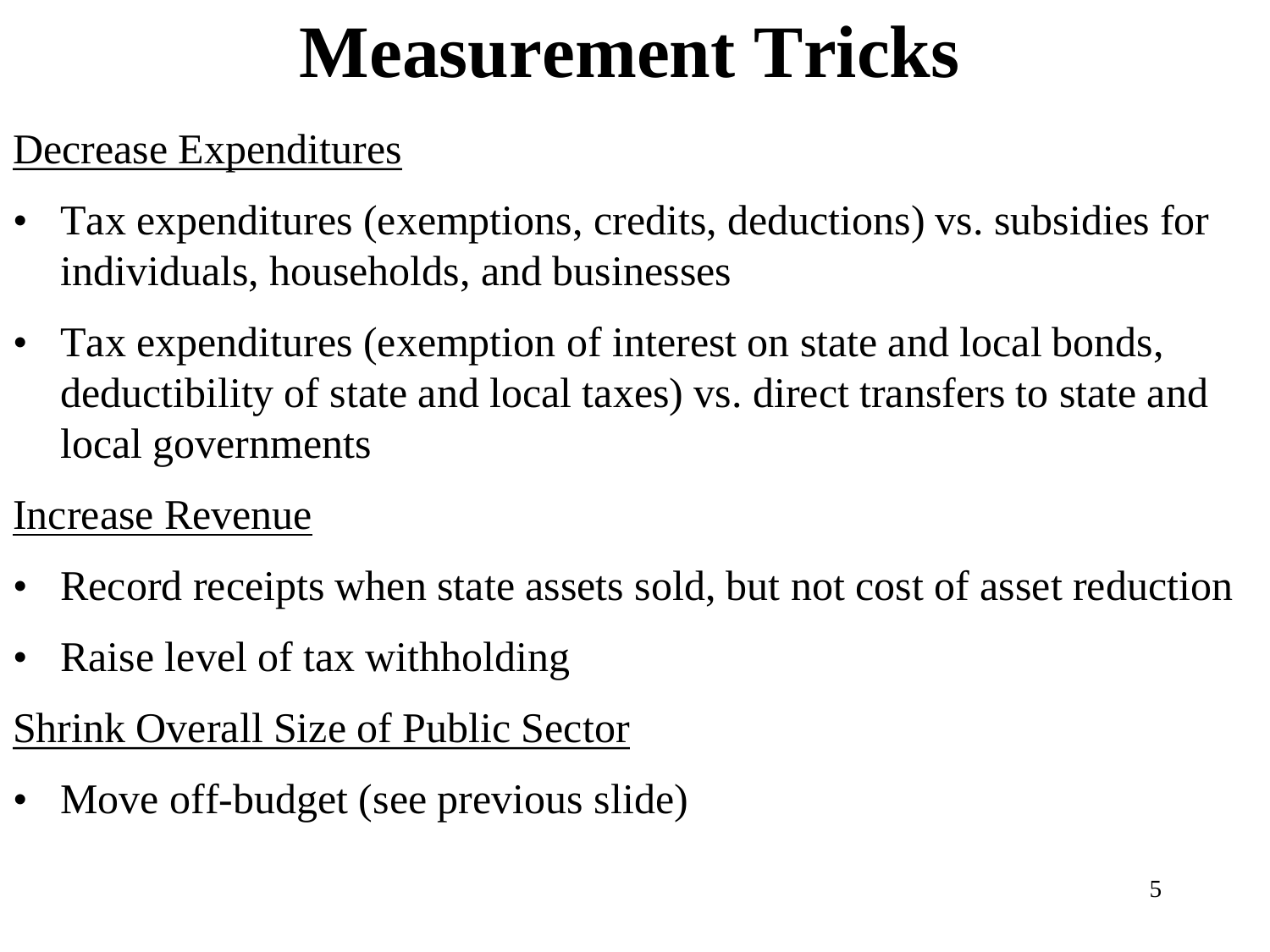### **Measurement Cases**

#### **East Timor: FY 2001**

- International norms?  $\rightarrow$  20-30%
- Indonesian rule?  $\rightarrow$  68%
- Current/anticipated expenditures?  $\rightarrow$  45%

#### **Singapore: FY 1998**

- Tax Revenue/GDP?  $\rightarrow$  16-18%
- Total Revenue/GDP?  $\rightarrow$  43%

#### **United States: FY 2017**

- Tax Revenue/GDP?  $\rightarrow$  21.2% (federal) + 11.1% (S&L) = 32.3%
- Tax Expenditures/GDP  $\rightarrow$  7.8%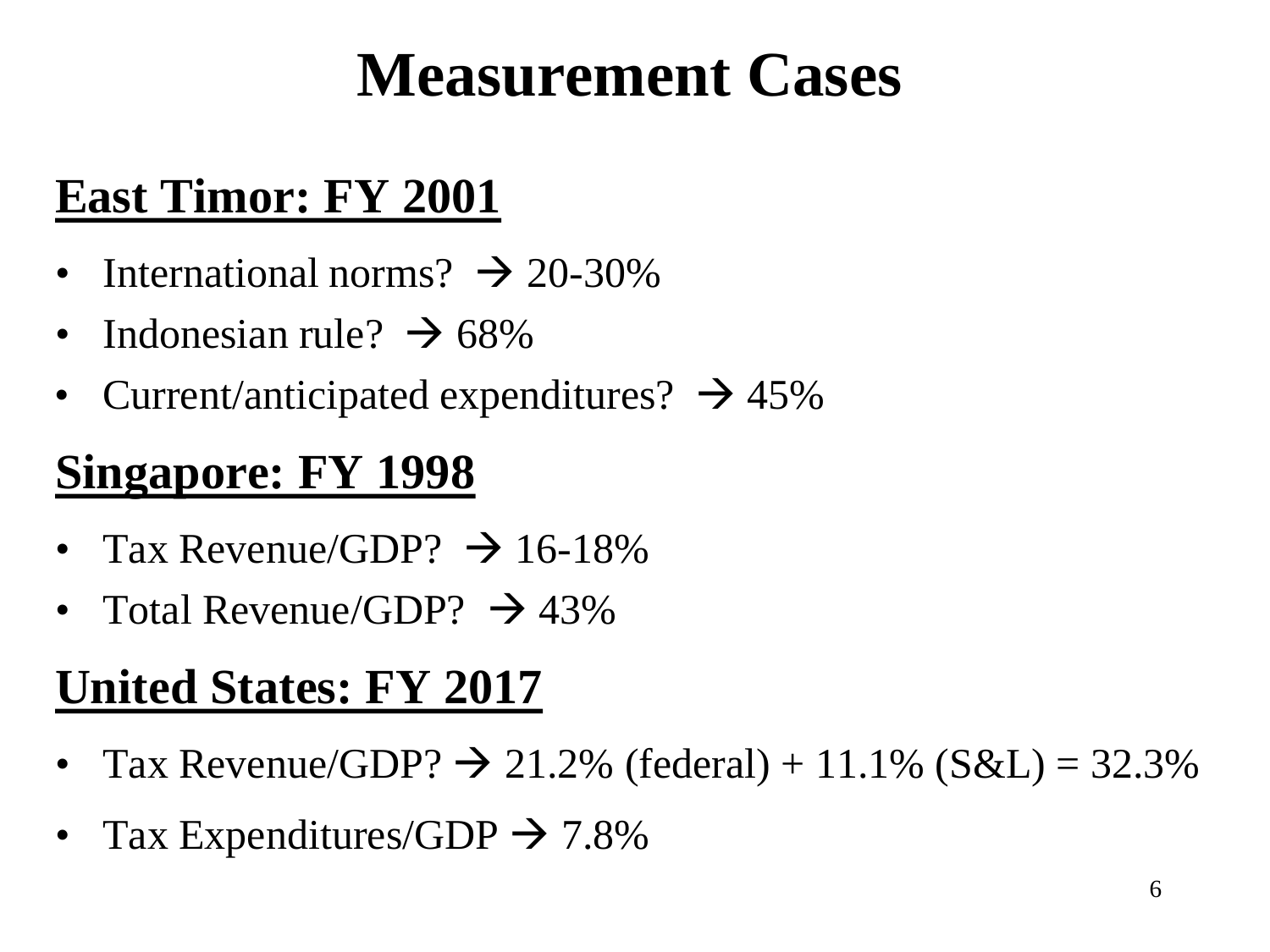#### Government Expenditures as a Percentage of GDP in 2009



7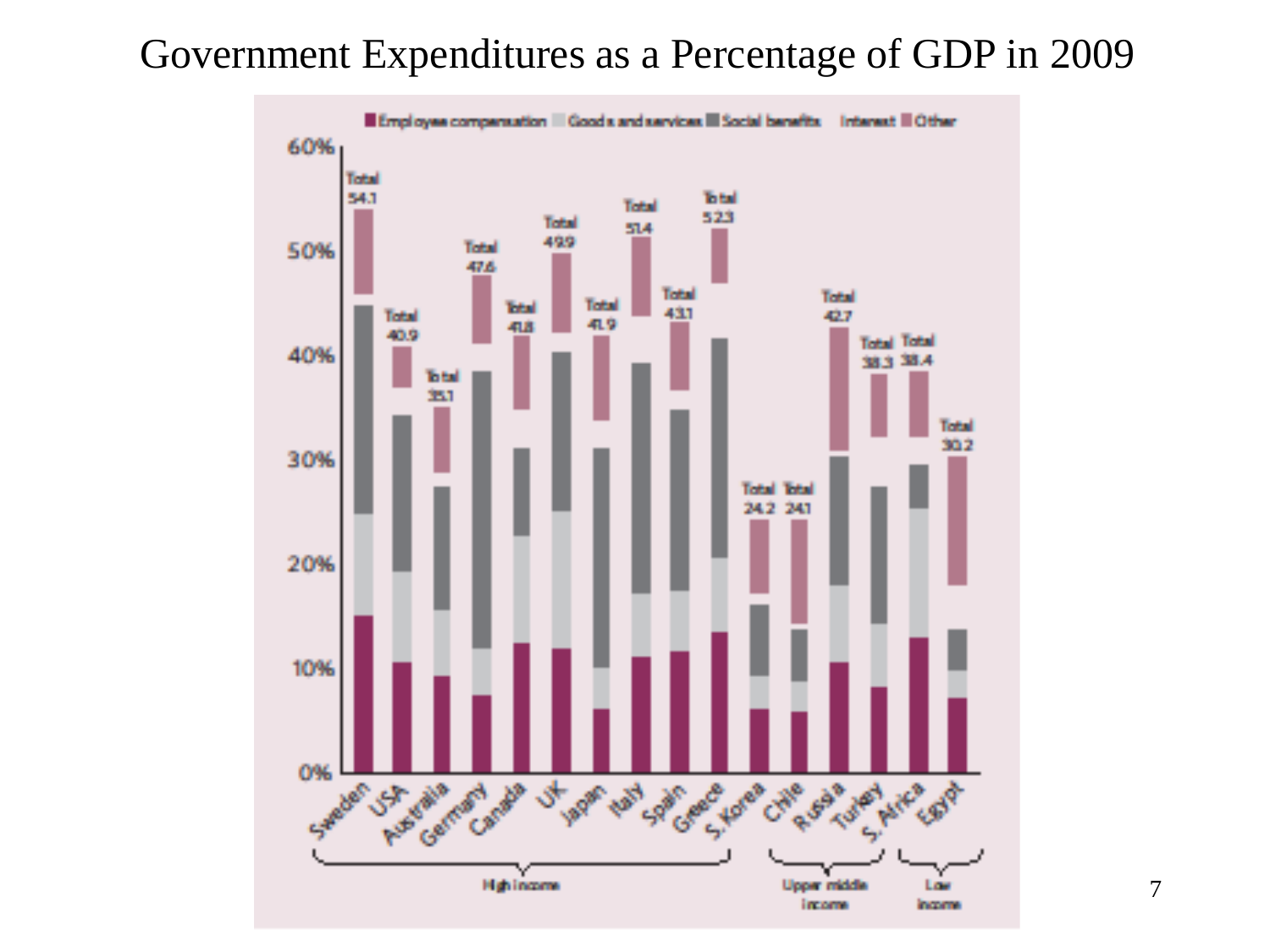#### Composition of Government Expenditures in 2009

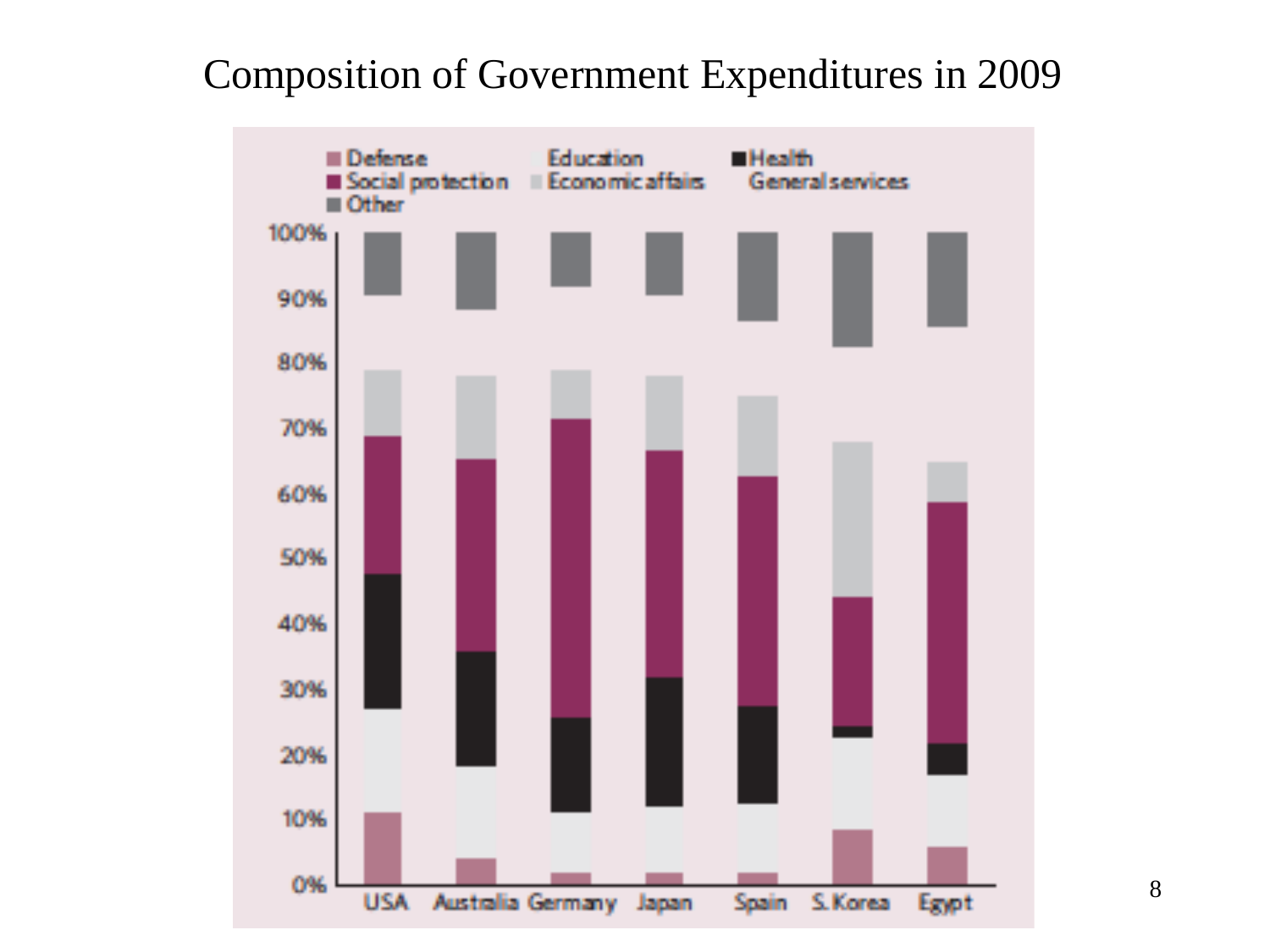# **Quality of the Public Sector: Government Failure**

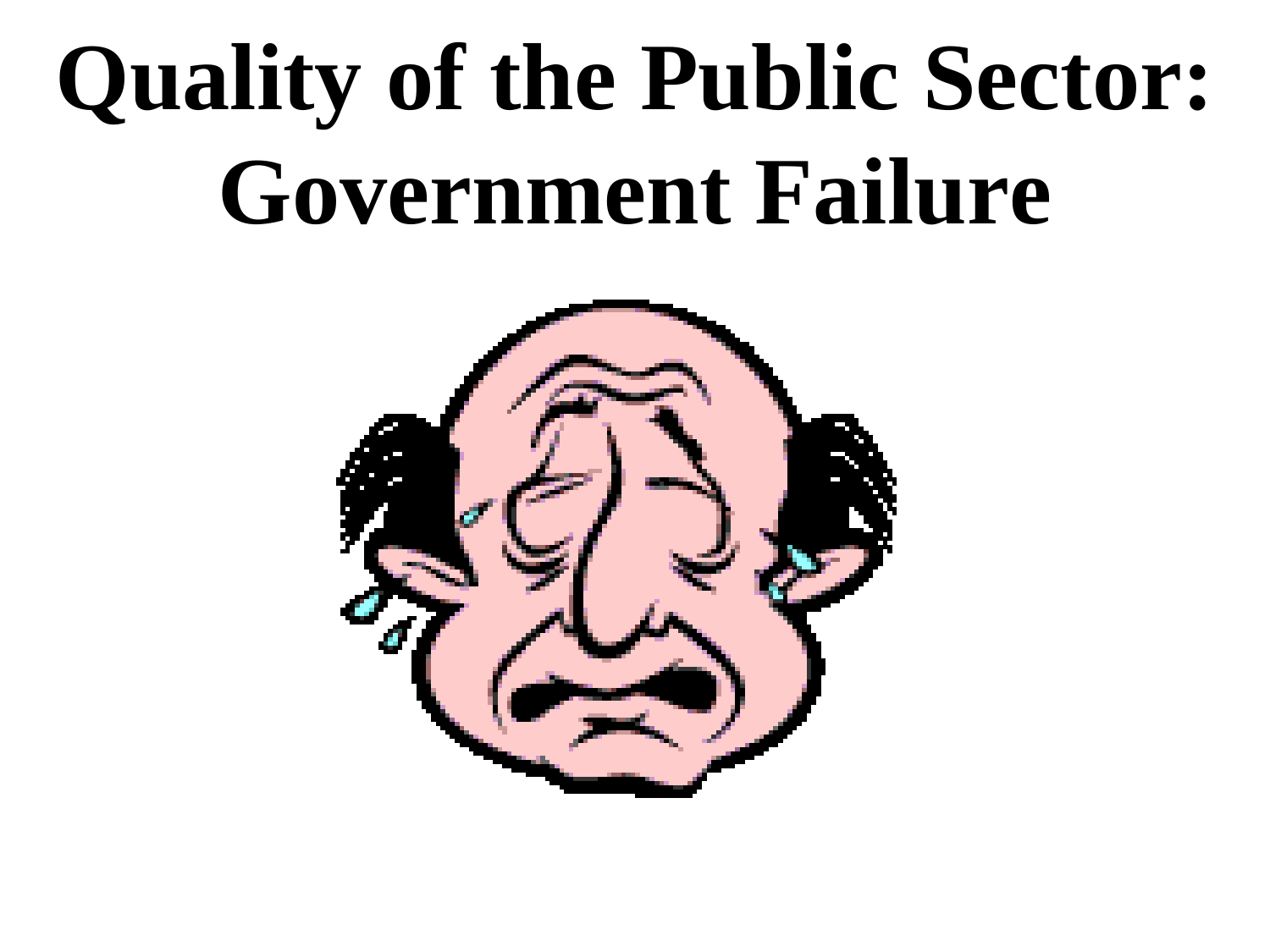# **Cycle of Despair**

- Market Failures  $\rightarrow$ Government Interventions
- Government Interventions  $\rightarrow$ Government Failures  $\rightarrow$ Government Disengagement
- Government Disengagement  $\rightarrow$ Unmitigated Market Failures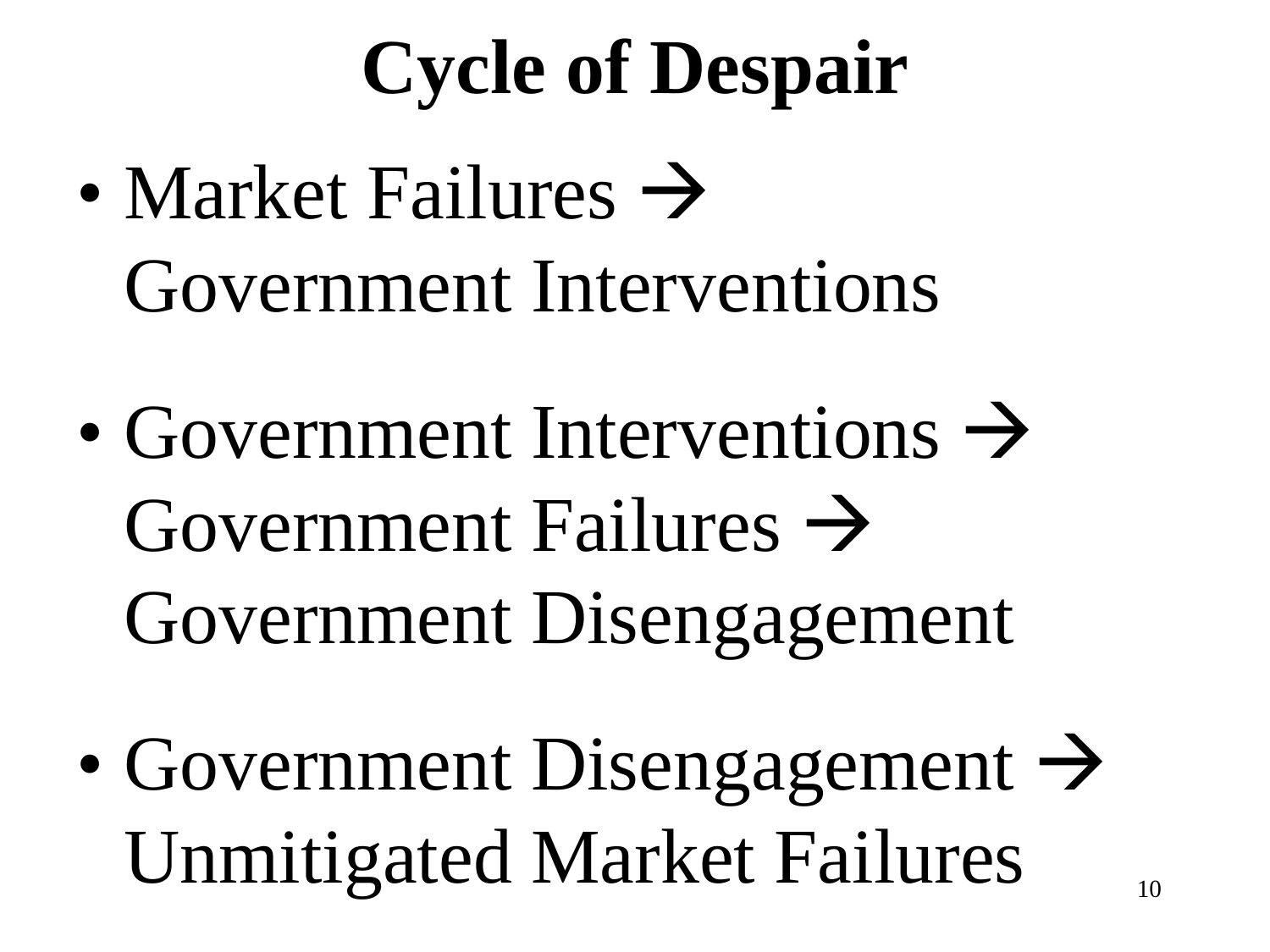#### **Government Failures**

#### *See Chapter 8 in Stiglitz and Rosengard*

- Limited Information
	- Planning, Implementation, Evaluation
	- Normative and Positive Policy Analysis (next slide)
- Limited Control Over Private Market
	- Firm and Household Behavior
	- Production/Provision vs. Consumption/Utilization
	- Time Lag in Implementation
- Limited Control Over Bureaucracy
	- Legislative vs. Executive
	- Politicians vs. Bureaucrats
	- Ambiguities of Intent
	- Division of Responsibilities
- Limitations Imposed By Political Process
	- Special Interest Groups
	- Information Failures
	- Time Frame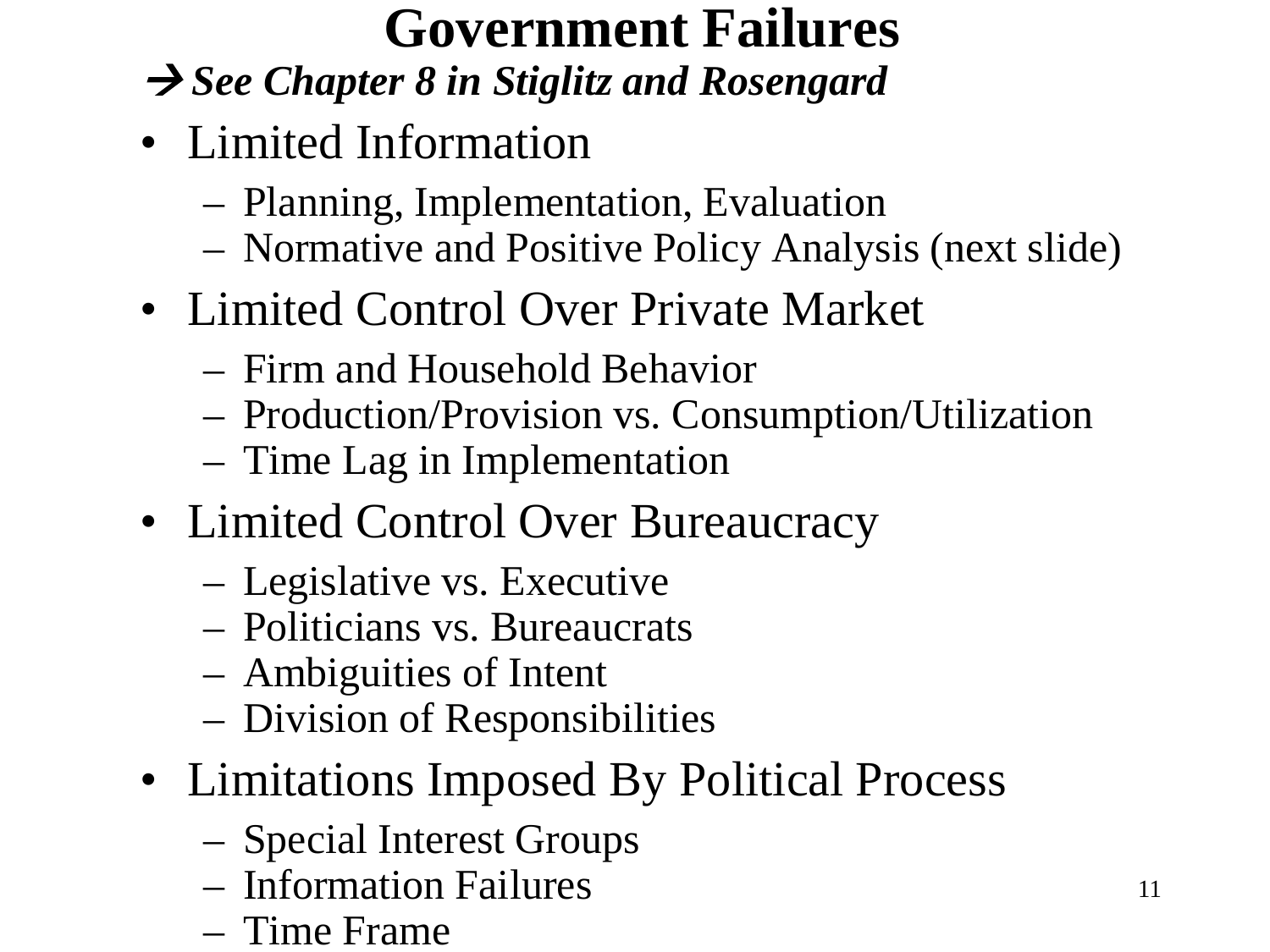### **Positive vs. Normative Economics**

- Positive Economics: "Everyone is entitled to his own opinion, but not his own facts." Daniel Patrick Moynihan
	- Descriptive (What Is & What Will Be)
	- Portrait of Current Economy
	- Prediction of Anticipated Effects
	- Modeling and Simulation
- Normative Economics: "Every judgement of conscience, be it right or wrong, be it about things evil in themselves or morally indifferent, is obligatory, in such wise that he who acts against his conscience always sins." Thomas Aquinas
	- Judgmental (What Should Be)
	- Evaluate Policy Alternatives
	- Based on Objectives, Values, Tradeoffs Between Winners and Losers
	- Utilizes Positive Economics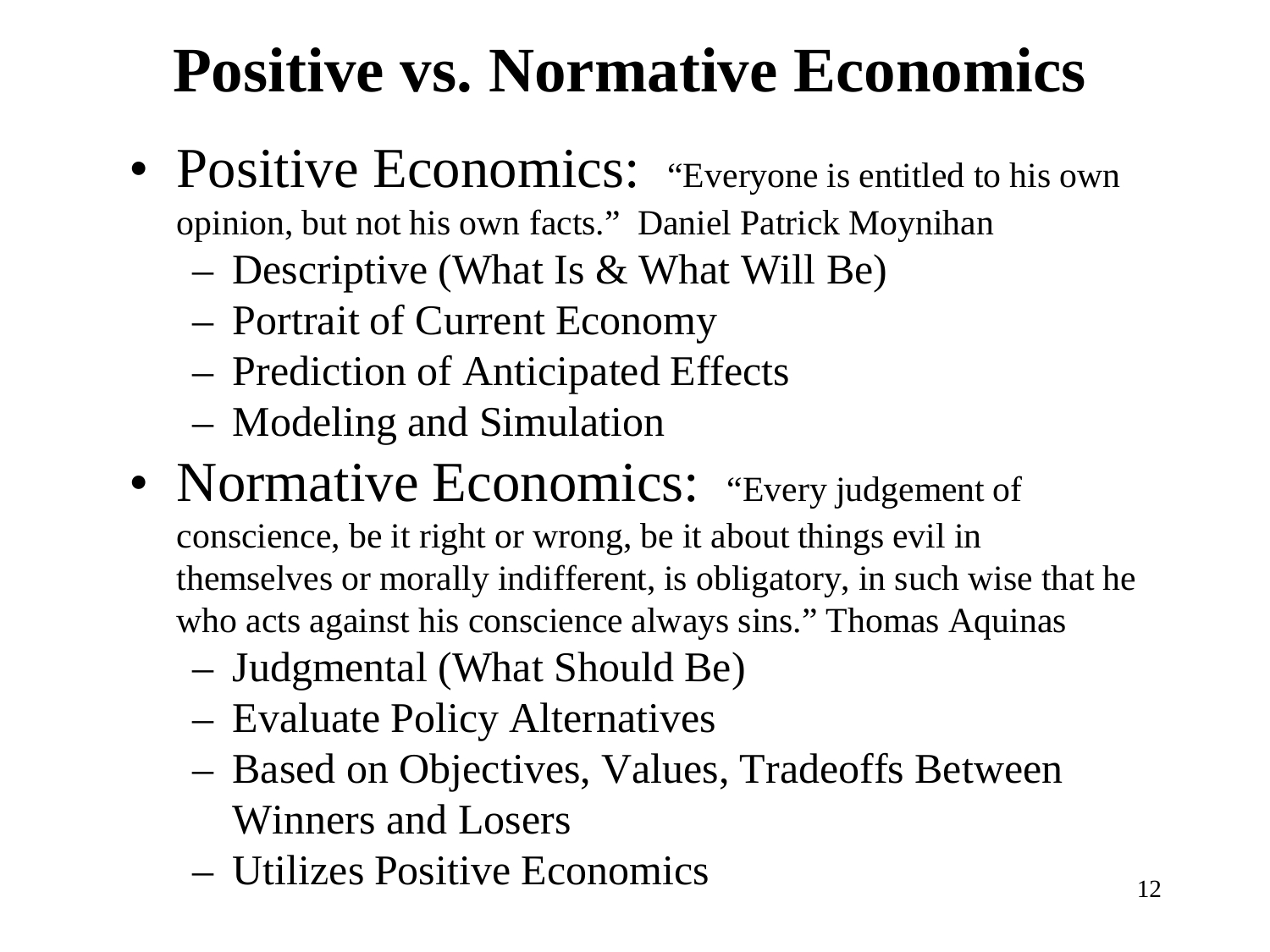### **Government Constraints**

- Organizational differences between public & private sectors
	- Soft budget constraints
	- Political concerns
	- Limited competition
	- Additional restrictions on personnel, procurement, and budgeting
- Individual differences between public & private sector employees
	- Weaker "carrots" and "sticks"
	- Principal-agent problems
	- Bureaucratic size/expenditure maximization
	- Risk aversion/red tape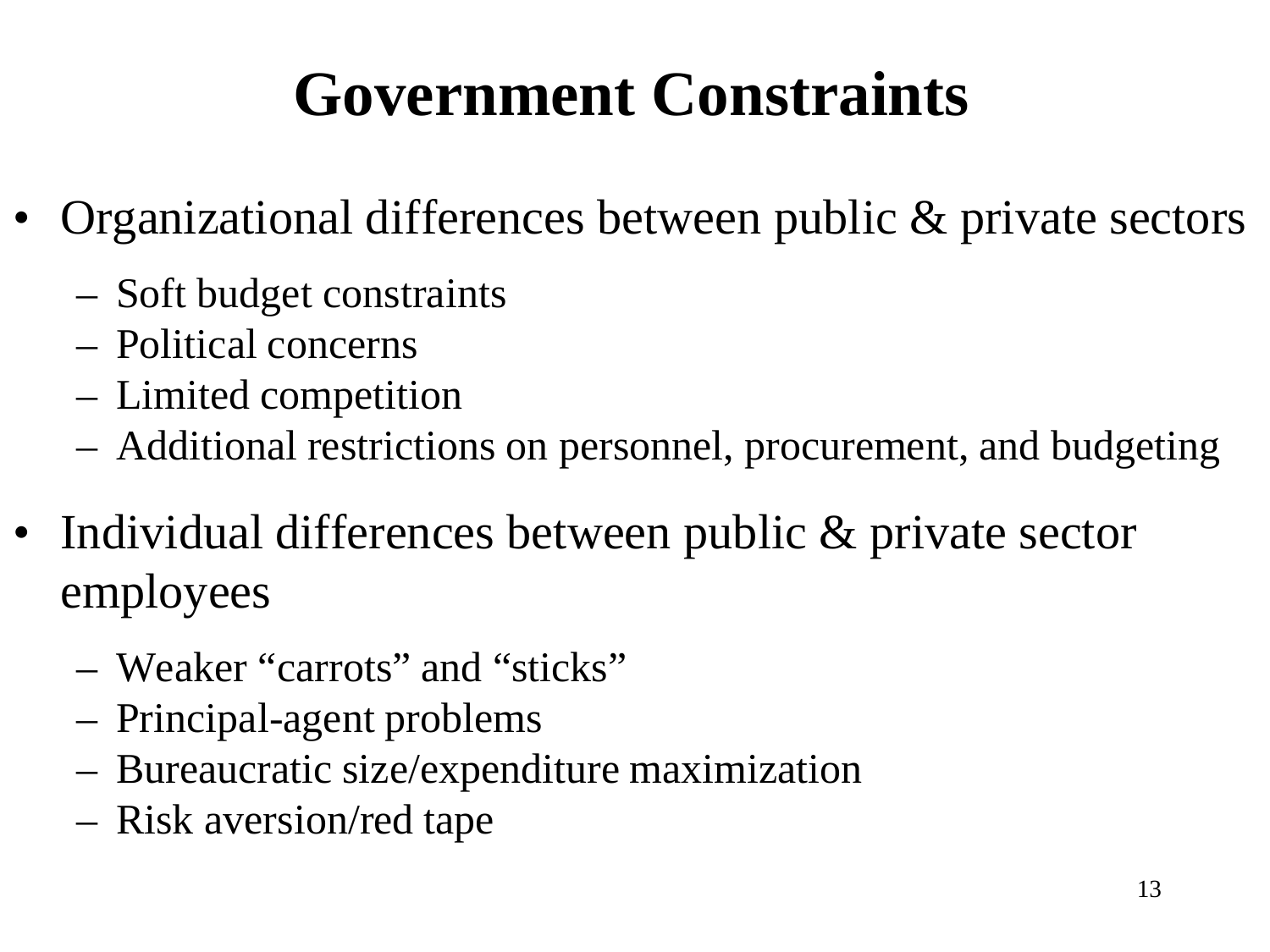# **Market Disequilibrium: Price Ceilings Excess Demand**



When the actual price is less than the competitive market price it is inefficient, as it:

- Increases demand
- Reduces supply
- Creates excess demand due to changes in demand and supply from the market output at equilibrium

 $(Q_d \& Q_s$  at P<sub>0</sub> vs.  $Q^*$  at P<sup>\*</sup>)